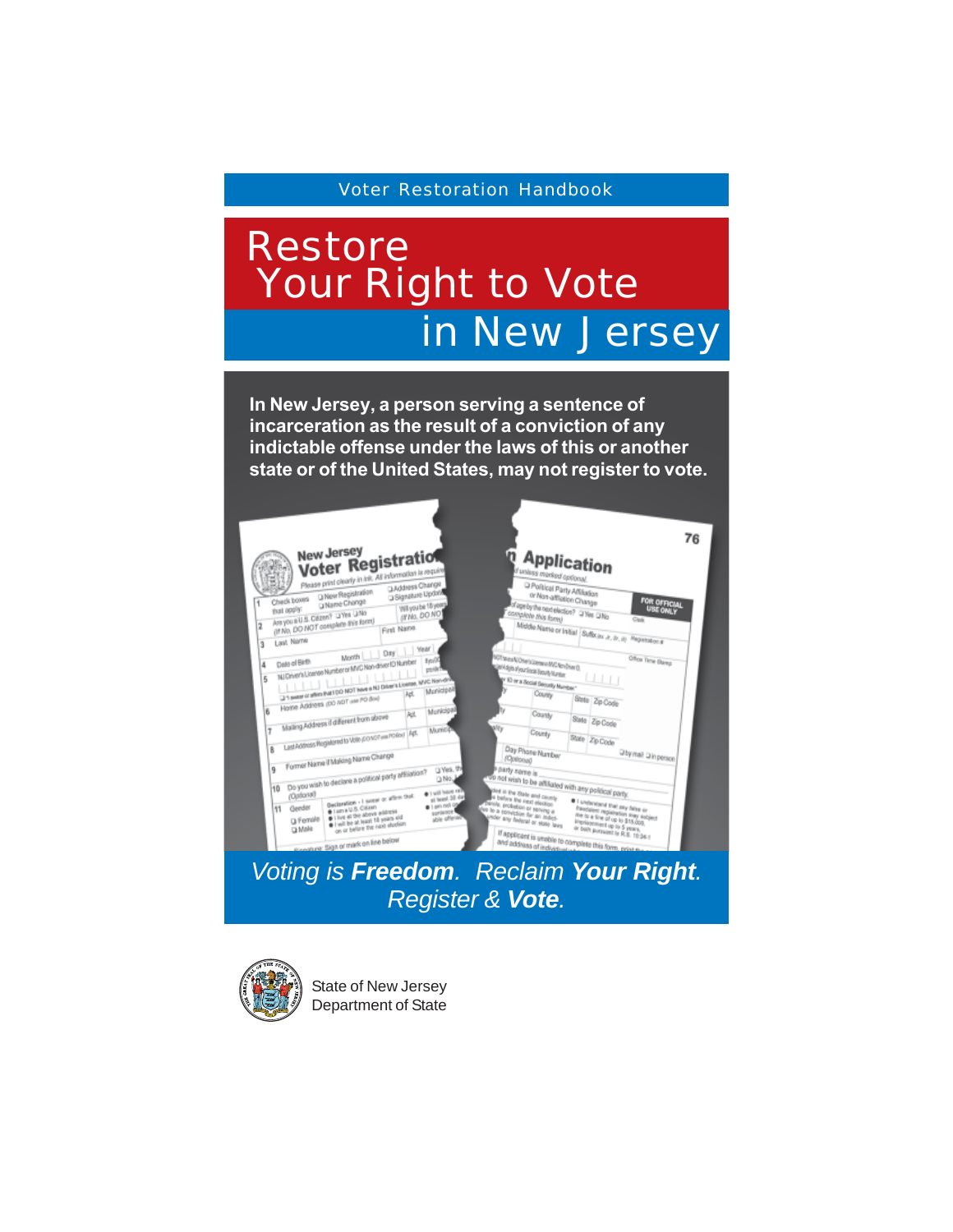## Questions & Answers

## Voter Registration Requirements

#### Question 1

#### *Who can register to vote?*

To register in New Jersey, you must be:

- 1. A United States citizen,
- 2. At least 17 years old, though you may not vote until you have reached the age of 18
- 3. A resident of the county for 30 days before the election, and
- 4. A person not serving a sentence of incarceration as the result of a conviction of any indictable offense under the laws of this or another state or of the United States

#### Question 2

## *Can someone register to vote if he or she has been charged with a crime, but not yet convicted?*

Yes. In addition, any person who is a pre-trial detainee does not lose the right to vote while he or she is awaiting trial, even if the person is in jail.

#### Question 3

## *Can someone who is out on bail pending appeal of a conviction be eligible to register and vote?*

Yes. Because this person is not in prison while his or her appeal is pending, he or she is eligible to register and vote.

#### Question 4

#### *How does someone register to vote?*

A voter registration application must be completed.

Voter registration forms areavailable for download on the**Internet** at *Elections.NJ.gov* and are also available in the offices of the **County Commissioners of Registration** *(a list of the names andaddresses of New Jersey's 21 County Commissioners of Registrationcan be found at Elections.NJ.gov)*, **Municipal Clerk offices** and the agency offices of the **New Jersey Motor Vehicle Commission** (*www.nj.gov/mvc*).

1

*Elections.NJ.gov 1-877-NJVOTER*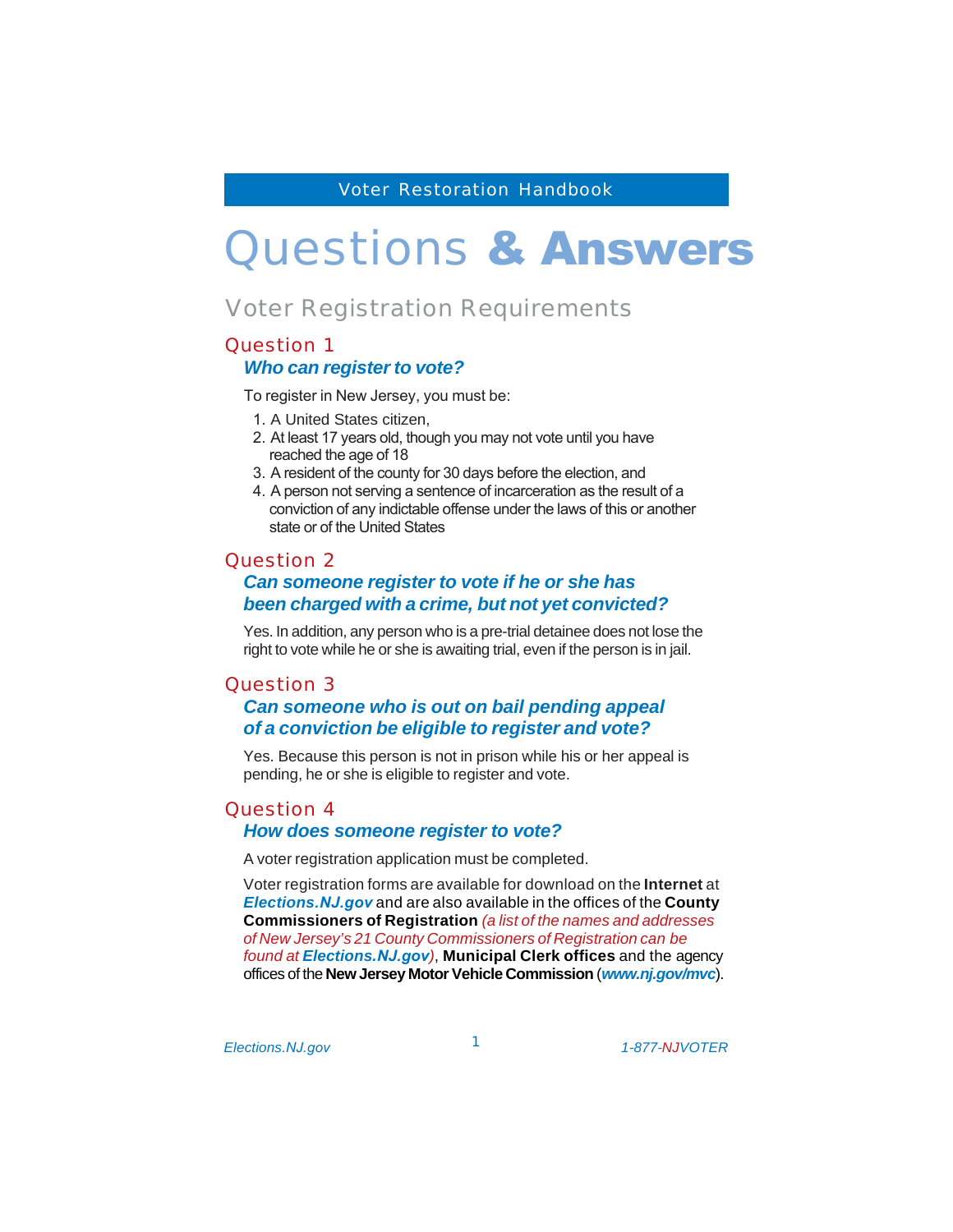# Questions & Answers

### Question 5. *What are the requirements to complete the form?*

The registrant should fill out the form by printing clearly in black or blue ink. The form may be difficult to process if this is not done. All the sections that apply to the registrant must be completed, including the birth date and the signature.

There are also check-off boxes at the top of the form that must be completed. The registrant can also use the form to ask for information on voting by mail, the availability of election materials in a language other than English, becoming a board worker, polling place accessibility or voting if the registrant has a disability.

#### Question 6

#### *Is it legal to get assistance in completing the form?*

Yes. Another person can help in filling out a voter registration form. That person must provide his or her name and address on the bottom of the form.

#### Question 7

### *Can a voter registration form be used to declare political party membership?*

Yes, in section 13 of the form.

#### Question 8

#### *Does a voter have to re-register to vote if he or she moves within the State?*

If a voter moves between counties, he or she must re-register in the new county.

If a voter moves within the county, he or she should notify the County Commissioner of Registration of the new address. This will assure that the voter's name will be in the right poll book when he or she votes.

*Elections.NJ.gov 1-877-NJVOTER*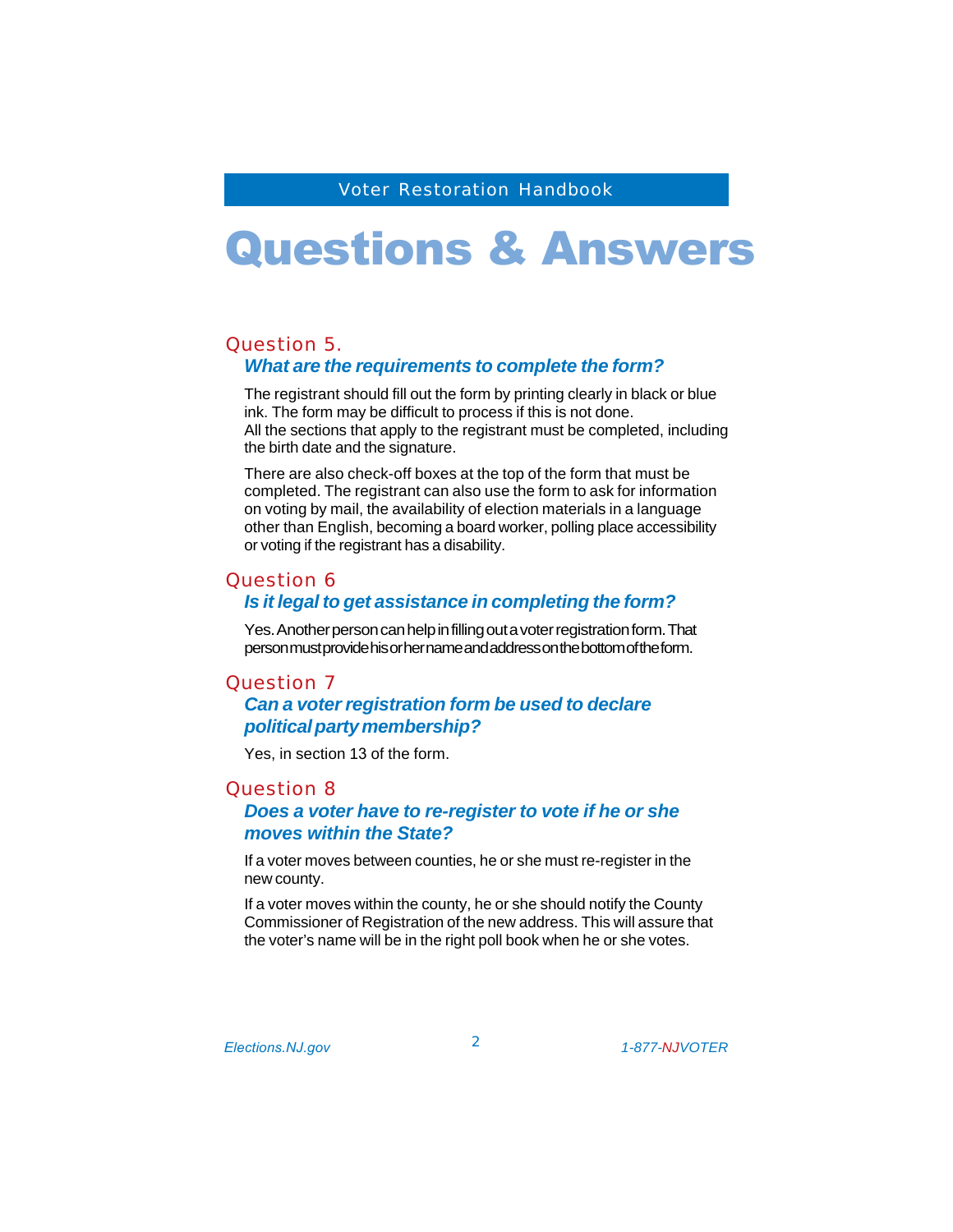# Questions & Answers

#### Question 9.

#### *Are there any identification requirements to register to vote?*

Every person registering to vote must provide his or her NJ driver's license number or MVC non-driver ID number. If the registrant does not have either a driver's license or MVC ID, the last four numbers of his or her social security number must be provided. These numbers will be verified by the New Jersey Motor Vehicle Commission. The registrant will be notified if the numbers cannot be matched. If the registrant does not have a driver's license, MVC non-driver ID or social security number, the box in section 7 of the Voter Registration Application must be checked off.

If you are a first-time registrant by mail and you do not have a driver's license number, MVC non-driver ID or a social security number, or the information you provide cannot be verified, you will be asked to provide a copy of acurrent and valid photo id, or adocument with your name and current address on it to avoid having to provide identification at the polling place.

#### Question 10 *Where is the completed voter registration form sent?*

Completed voter registration applications can go to the State Division of Elections or the Office of the County Commissioner of Registration in the county in which you live.

The form can be **mailed** or **hand-delivered** to one of these offices.

## Question 11

#### *Is there a deadline to register to vote before an election?*

Yes, the registration deadline is 21 days before the election.

A mailed voter registration form that is postmarked on or before the 21st day before the election is considered on time.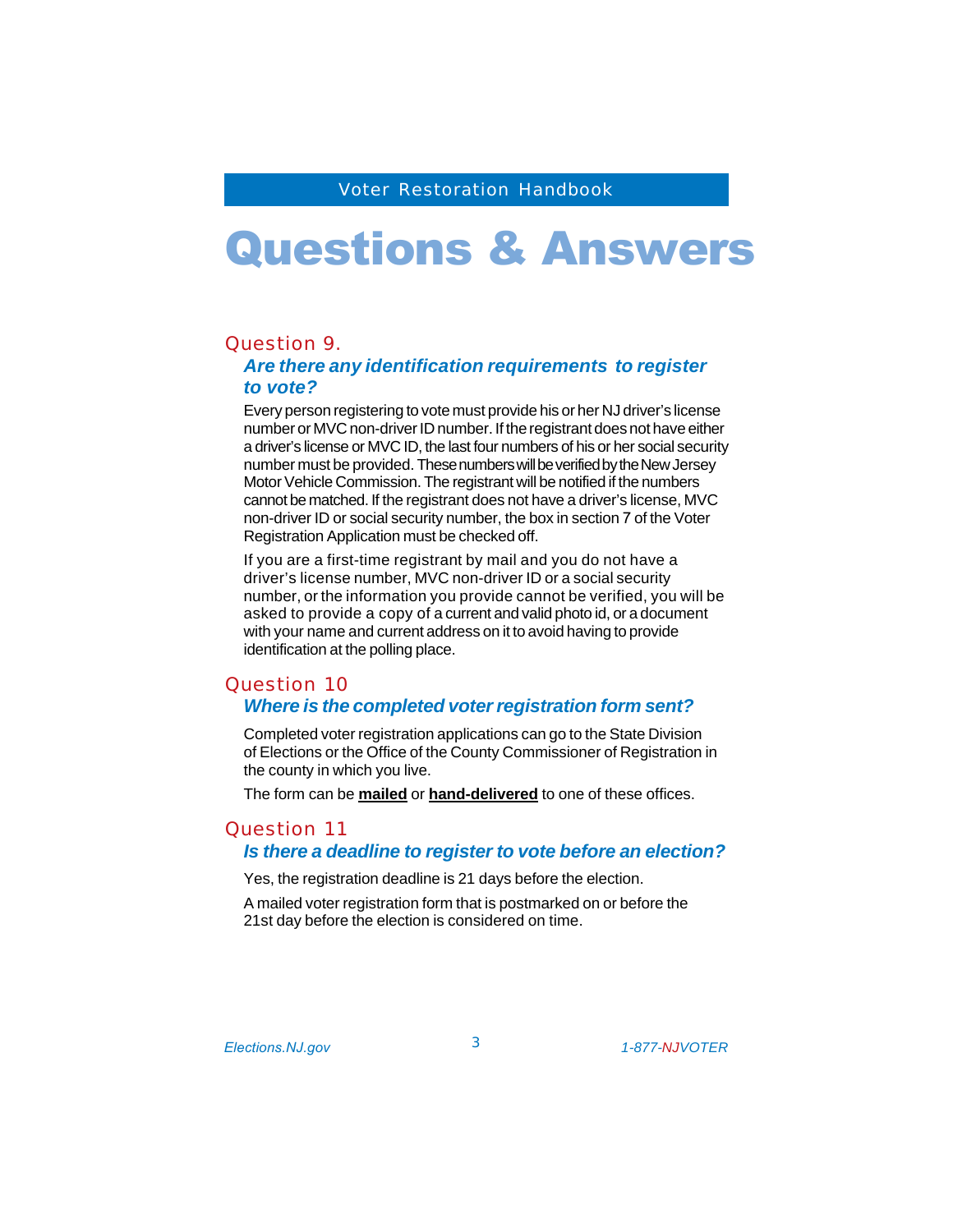# Questions & Answers

## Voting

#### Question 12 *Who decides if the application is accepted?*

The County Commissioner of Registration will review the form. The Commissioner will notify the registrant, by mail, if the form has been accepted or if there are any defects.

The registrant will have the opportunity to correct any errors so that the form will be accepted.

#### Question 13

#### *How does a voter know where his or her polling place is?*

Every voter is sent a sample ballot, no later than a week before the election, which gives the address of the polling place**.**

The Municipal Clerk or the County Board of Election office can also provide this information.

You can also find your polling place by visiting: https://voter.svrs.nj.gov/polling-place-search

#### Question 14

## *Do voters need to show identification before voting at the polling place on election day?*

A first-time registrant by mail who did not provide identification (see #9) before voting for the first time, will have to show identification at the polling place in order to vote in the voting machine. If this voter votes by mail ballot instead, a copy of an identifying document must be included with the ballot.

Any voter may be challenged at the polling place by a challenger who believes the voter is not qualified to vote. That voter may have to show identification at the request of the poll workers in order to resolve the challenge.

**It is a good idea for all voters to bring identification to the polling place in case it is needed.**

*Elections.NJ.gov 1-877-NJVOTER*